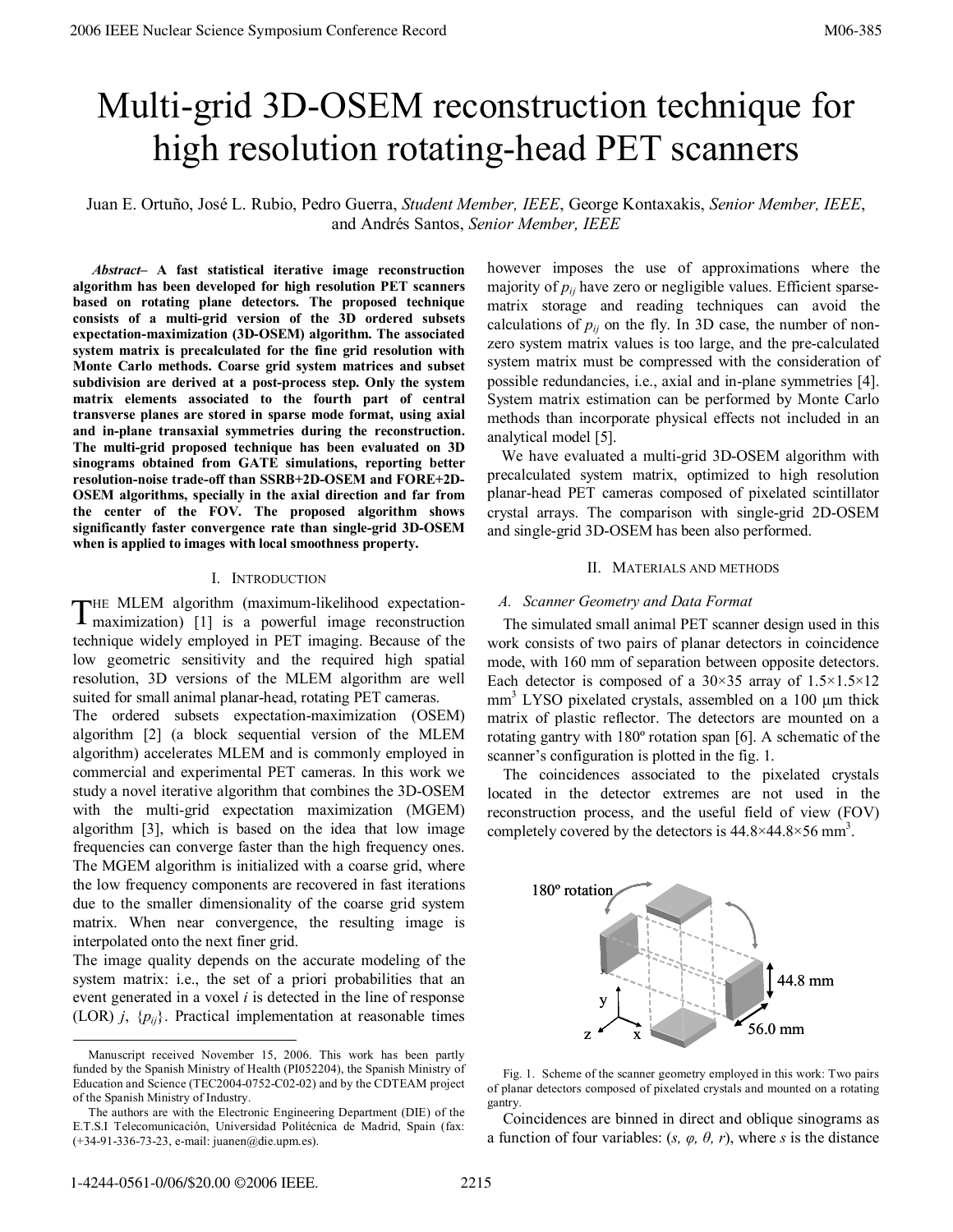between the z axis and the LOR projection onto a transverse plane;  $\varphi$  is the LOR azimuthal angle;  $\theta$  is the angle between the LOR and the transverse plane, and *r* is the mean between the axial coordinates of the two crystals in coincidence [7]. The following equations converts the absolute coordinates of the two crystals involved in coincidence,  $(x_l, y_l, z_l)$  and  $(x_2, y_2, z_2)$ , into the 3D sinogram parameters:

$$
s = \sqrt{x_1^2 + y_1^2} \sin\left(\arctan\left(\frac{y_1}{x_1}\right) - \varphi\right) \qquad \varphi = \arctan\left(\frac{y_2 - y_1}{x_2 - x_1}\right)
$$

$$
\theta = \arctan\left(\frac{z_2 - z_1}{\sqrt{(x_2 - x_1)^2 + (y_2 - y_1)^2}}\right) \qquad r \approx \frac{z_1 + z_2}{2}
$$

Sampled values are obtained for *s* and *φ* with nearestneighbor interpolation, while  $\theta$  and *r* are mapped onto  $z_1$  and  $z_2$  using linear interpolation.

This parametrization is also employed in the system matrix pre-calculation, where the non-zero sinogram bins (i.e., scaled probabilities  $p_{ij}$ ) are assigned to the corresponding subset and stored in sparse matrix format.

# *B. System Matrix and Symmetries*

We consider a 3D discretized PET model, where the field of view (FOV) is divided in cuboid-shaped regions (voxels) in which the activity is assumed to be constant.

The system matrix must be precalculated using only once when a design parameter is modified (voxel size, crystal number, rotating span). The simulation details, using Monte Carlo Methods, have been previously described [8], and include attenuation and scatter effects in the detector. In the multi-grid scheme, system matrix simulation is performed only for the finest grid, with voxels without overlap. The finest grid voxel size is chosen at one quarter the size of the pixelated crystal, to ensure that the intrinsic scanner resolution is maintained (both in the transaxial plane and the axial axis).Coarse grids can be computed joining neighboring voxels of the highest order level grid.

Two different axial alignments have been modeled (figs. 2 and 3), which allow to obtain  $p_{ij}$  for other parallel LORs, by translation of the voxel coordinates along *z*. The parallel shift redundancies applied are (fig. 4.):

$$
z_p \to z_p + nN_d, \ z_{d1} \to z_{d1} + N_d, \ z_{d2} \to z_{d2} + N_d
$$

where  $z_p$  is z coordinate index of voxel in the range  $[0, N_z)$ ,  $z_{dl}$ and  $z_{d2}$  are the pixelated crystal row indexes associated to the coincidence,  $N_d$  is the axial shift (in units of number of crystals), and *n* denotes the number of slices that match the crystal thickness in the *z* dimension.

Analogous, the reflection symmetry along the axial direction (fig. 4) obtain  $p_{ij}$  for symmetric LORs, and is expressed as:

$$
z_p \to nN_z - z_p, \quad z_{d1} \to N_z - 1 - z_{d1}, \quad z_{d2} \to N_z - 1 - z_{d2}
$$

With the axial alignment proposed in fig. 2, only two central slices need to be modeled in detail for the finest resolution (*n*=4), while the rest of the slices are obtained with

reflection axial symmetry and parallel shift axial redundancies. The alignment proposed in fig. 3 requires the simulation of at least three slices. In both alignments, coarse grids involve voxel sizes half or exactly the size of the pixelated crystal in the *z* dimension, but only the alignment of fig. 2 can pre-compute the system matrix probabilities by joining voxels of the finest grid.



and alignment of the voxel grid. With the axial alignment plotted in this figure, only two central slices need to be modeled in detail for the finest grid.



be modeled to obtain the rest of the slices with symmetries.



Fig. 4. Parallel shift (left) and axial symmetry (right) along the axial direction (*z*). LORs belonging to voxels *z'p* derivates from LORs from *zp*.

Since scanner demostrates rotational symmetry, in-plane symmetries have been used, modeling only the voxels belonging to the first quadrant. One voxel  $i_l$  with  $(k, l)$ transaxial indexes has the following in-plane rotational symmetry relationship with voxels  $i_2$ ,  $i_3$  and  $i_4$  (fig. 5):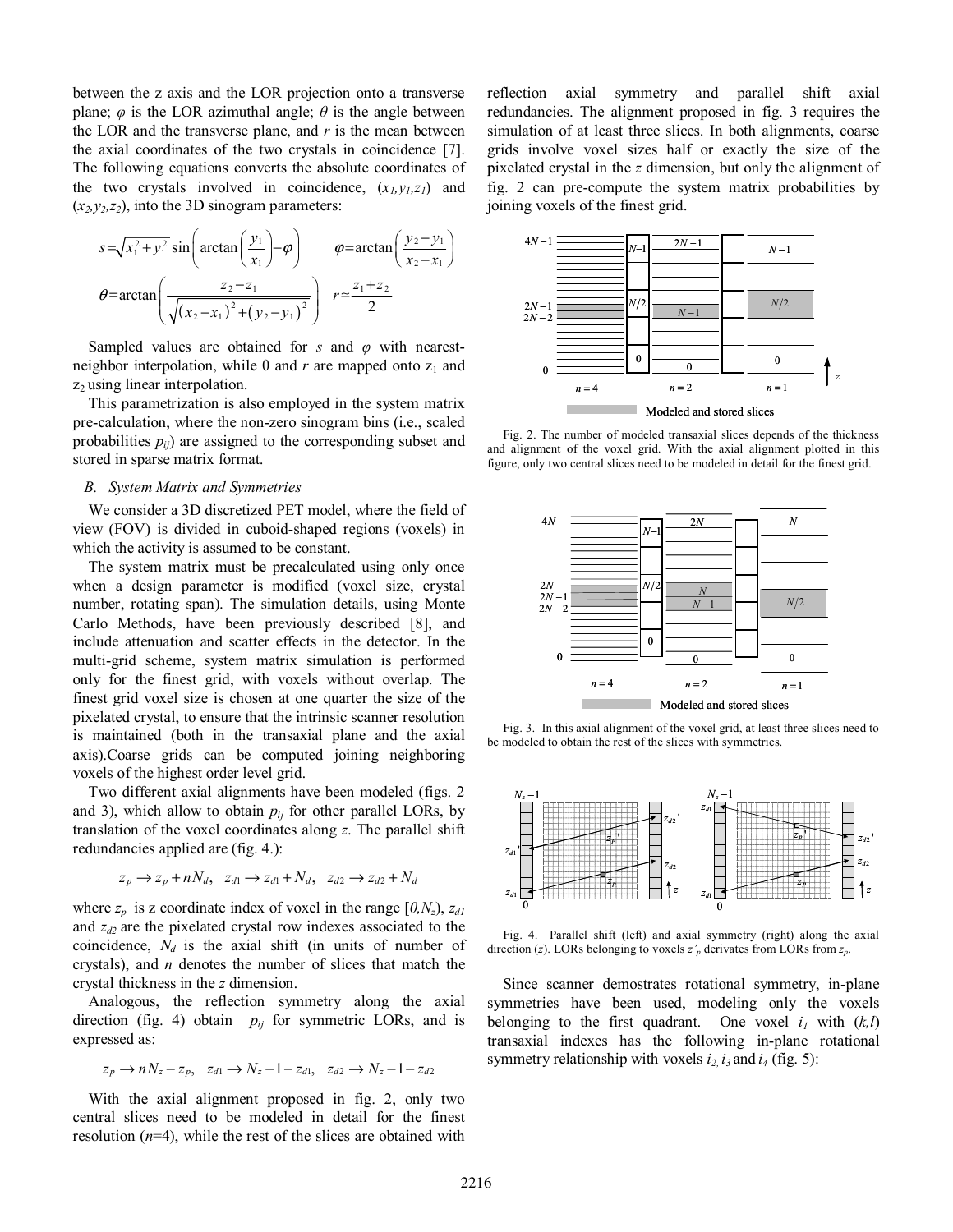$$
i_1 \rightarrow i_2 \Rightarrow \varphi \rightarrow (\varphi + \pi)
$$
  
\n
$$
i_1 \rightarrow i_3 \Rightarrow \varphi \rightarrow (\varphi - \pi/2)
$$
  
\n
$$
i_1 \rightarrow i_4 \Rightarrow \varphi \rightarrow (\varphi + \pi/2)
$$

 During the projection and backprojection steps, the stored *p<sub>ij</sub>* values are sequentially read with their [*s,*  $\varphi$ ] and [ $\theta$ *, r*] associated positions. Since the axial symmetries involve a change of  $\theta$  and  $r$  values, a lookup-table provides the new [s, *φ*,  $θ'$ ,  $r'$ ] values related to voxels in the same *x*-*y* position and different transverse planes. On the other hand, in-plane symmetries shift *φ* values by a multiple of 90º.



Fig. 5. Only the fourth part of voxels belonging to one transaxial slice are stored in the pre-calculated system matrix, obtaining the rest by rotational symmetry.

# III. EXPERIMENTS AND RESULTS

 $35<sup>2</sup>$  oblique sinograms of  $55 \times 120$  bins are formed from the collected list-mode data respecting the resolution limits of the system. The data are divided in 10 subsets and a LOR is assigned to subset  $n = mod (\varphi, 10)$ , balanced according to the azimuthal angle φ. Three grid levels are used, from the coarser of 28×28×35 voxels, to the finest of 112×112×140 voxels. The sinogram size is kept constant in the multi-grid scheme. The precalculated system matrix parameters are represented in table 1.

| <b>Image Size</b><br>(x,y,z) | <b>SM</b><br>elements | Size of<br>stored<br>values (MB) | $N^{\circ}$ of<br>stored<br>voxels | <b>SM</b> elements<br>by stored<br>voxel | <b>Sparsity</b><br>in stored<br>voxels |
|------------------------------|-----------------------|----------------------------------|------------------------------------|------------------------------------------|----------------------------------------|
| $28\times28\times35$         | $2.22 \times 10^{11}$ | 41.24                            | 152                                | 83416                                    | 98.969%                                |
| $28\times28\times36$         | $2.28\times10^{11}$   | 76.86                            | 304                                | 77703                                    | 99.039%                                |
| $56 \times 56 \times 70$     | $1.77\times10^{12}$   | 95.88                            | 612                                | 48140                                    | 99.405%                                |
| $56 \times 56 \times 71$     | $1.80 \times 10^{12}$ | 192.51                           | 1224                               | 48329                                    | 99.402%                                |
| $112 \times 112 \times 70$   | $7.10\times10^{12}$   | 301.16                           | 2454                               | 37713                                    | 99.534%                                |
| $112\times112\times71$       | $7.20\times10^{12}$   | 637.18                           | 4908                               | 39902                                    | 99.507%                                |
| $112 \times 112 \times 140$  | $1.42\times10^{13}$   | 596.13                           | 4098                               | 37324                                    | 99.538%                                |
| $112 \times 112 \times 141$  | $1.43 \times 10^{13}$ | 895.86                           | 7362                               | 37394                                    | 99.537%                                |

Table 1. Parameters of the precalculated system matrix (SM) set. The sinogram size is 55×120×35×35.

The multi-grid 3D-OSEM scheme was evaluated with realistic phantom simulations performed with GATE [9]. A 12 ns time-coincidence window and 0.4-0.7 MeV energy window have been used. 15 point sources were placed in a warm cylinder (20 mm radius by 48 mm length) to quantify the noise and resolution properties. The radial positions were located at  $r = \{2,6,10,14,18\}$  mm off-center, in three transverse planes  $z=\{-20,0,10\}$  mm. The generated events in the point sources were 1/5 times the events of the cylinder and 14 million coincidences were collected. A multi-grid 3D-OSEM reconstructed image of this study is shown in fig. 6.



Fig. 6. Multi-grid 3D-OSEM reconstruction of point sources in a warm cylinder simulated with GATE. Transverse, saggital and coronal sections.

In fig. 7, the geometric mean of the radial, tangential and axial resolution (specified by the FWHM of the adjusted Gaussian curve), of point sources located on the central transverse plane is plotted against the radial position. The methods compared are SSRB+2D-OSEM (single slice rebinning followed by 2D-OSEM), FORE+2D-OSEM (Fourier rebinning), multi-grid and single-grid 3D+OSEM. 5 iterations and 10 subsets were used in all cases. The maximum axial rebinning for 2D methods was chosen 15 and 25 pixelated crystals.



Fig. 7. 2D-OSEM and 3D-OSEM resolution vs. radial position figure.

Noise-resolution curves are plotted in fig. 8. The number of iterations is referred to the finest grid iterations. The coefficient of variation (COV) is defined as the standard deviation divided by the mean, and is measured on the warm cylinder, over 500 random selected voxels per slice. The resolution (FWHM) is referred to the mean value for point sources in the central transverse plane.

These results show a better resolution-noise trade-off than SSRB+2D-OSEM and FORE+2D-OSEM methods, especially